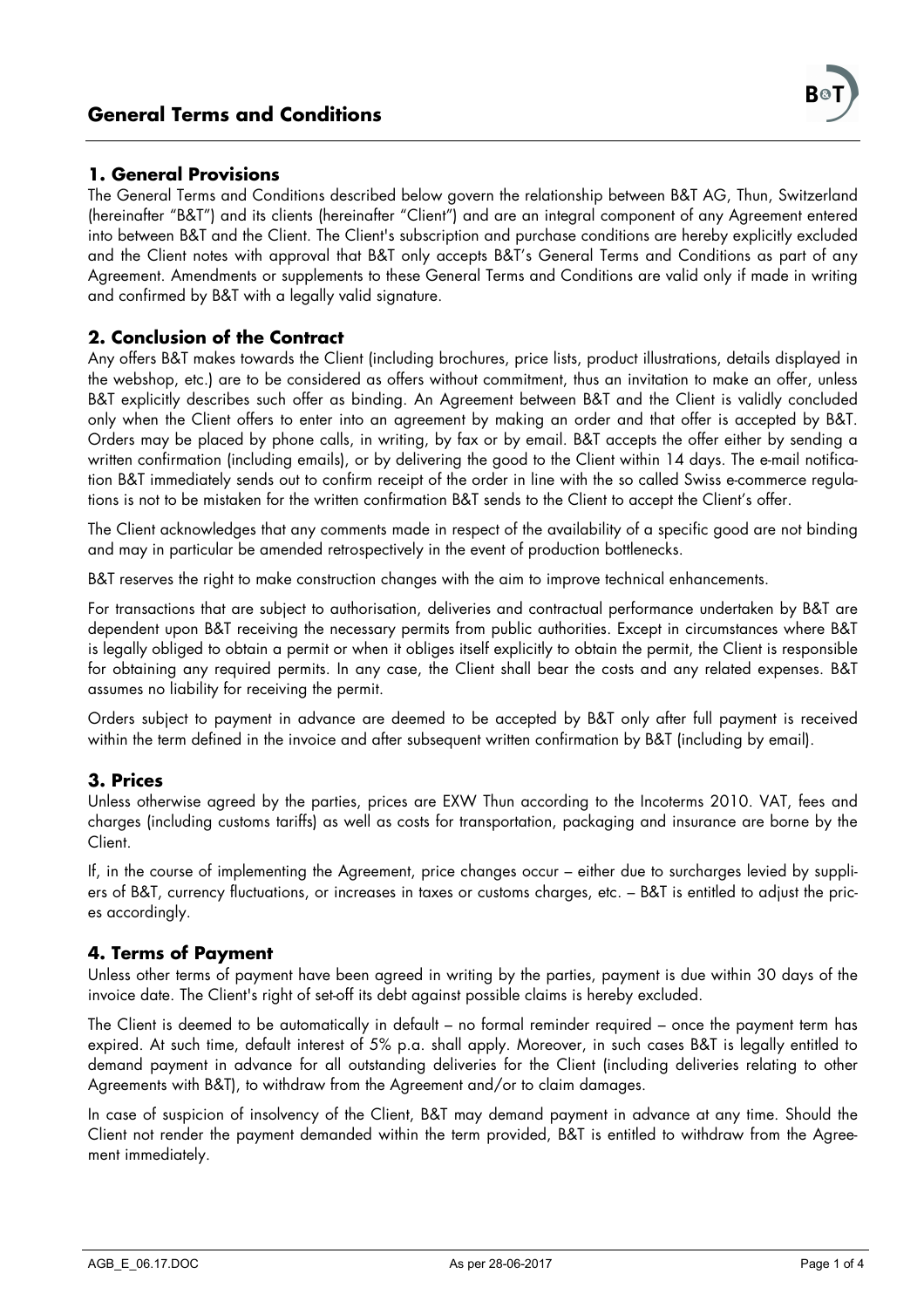# **General Terms and Conditions**

## **5. Delivery**

The time limits for delivery agreed upon are guidelines and are based on the circumstances apparent at the time the Agreement was concluded. Each time the Agreement is amended, originally agreed time limits for delivery lapse and may have to be redefined.

Partial deliveries by B&T are permitted.

Unforeseeable circumstances such as industrial disruption, late deliveries or delivery failure by B&T's suppliers, labour shortages or shortages in power supply or raw materials, strikes, lockouts, difficulties in securing transport, traffic disruptions, regulatory orders from public bodies and similar circumstances as well as cases of force majeure shall relieve B&T from its delivery obligations for the period of such disruption and within the extent of the effects of such disruption. If it is conceivable that the circumstances mentioned above either make delivery impossible or delay delivery by more than three (3) months, B&T reserves the right to cancel the Agreement in full or in part. In this event, the Client is entitled to demand the return of payments rendered once goods already delivered have been returned to B&T. Claims for damages on behalf of the Client due to delays in delivery are hereby expressly excluded.

### **6. Transfer of Risks**

Unless otherwise agreed by the parties, the risks of the goods pass to the Client EXW Thun, i.e. when the goods to be delivered are ready for collection (either by the Client or by third parties).

## **7. Return Policy**

Goods delivered according to the Agreement may be returned only when given the prior written consent of B&T and only within 14 days of receipt. The goods are to be returned undamaged and in their original packaging. Both the invoice and the delivery note are to be enclosed. All costs incurred in returning the goods are borne by the Client. Should the return consignment not be complete, or should the original packaging be damaged, B&T reserves the right to either return the consignment or to invoice the Client an appropriate amount for the reconditioning work.

### **8. Notice of Defects and Complaints**

The Client shall notify B&T in writing within five (5) days after receipt of the delivery of any issues it has with respect to defects, incompleteness of the delivery or incorrect deliveries provided that such issues can be established by a reasonable inspection of the goods delivered. Should the Client fail to inspect the goods within five (5) days after receipt, respectively fail to notify B&T with written notice of defects within the same time limit, the delivery shall be deemed accepted.

The Client acknowledges that deliveries are effective EXW Thun and that the Client is responsible for ongoing transportation (including insurance). This is also the case even when transportation and insurance have been organised by B&T. B&T is not liable for damage or loss during ongoing transport.

Where defects to the goods come to light subsequently and could therefore not be identified following a reasonable inspection of the goods, the Client shall give written notice to B&T of such defects immediately after discovery. Otherwise the goods delivered will be deemed accepted even in respect of such defects. The period for claiming such defect is based on details provided in the Product Specifications valid at the time of delivery, or a period of one year after receipt of the delivery, should the Product Specifications not provide for another period.

B&T is only liable for defects within the scope of the warranty provisions set forth below. Any other claims on behalf of the Client, in particular all types of claims for damages – including claims for damages for defects notified in time – are hereby excluded to the extent permitted by law.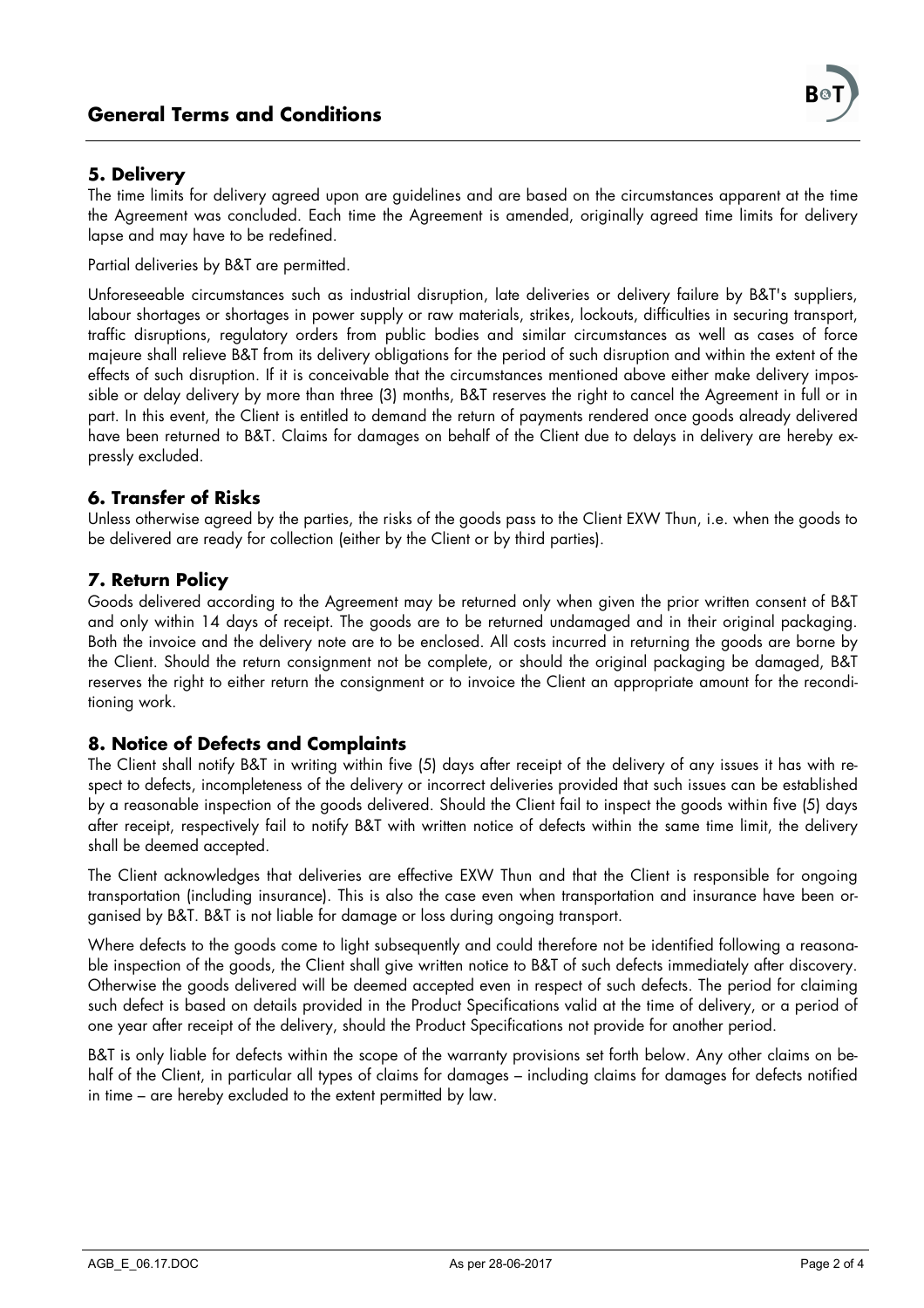## **9. Warranty and Liability**

Warranty claims on behalf of the Client are to be explicitly declared as such. During the legal warranty period, B&T provides warranty cover solely for defects that arise as a result of faulty materials, construction errors or poor workmanship. If a warranty claim is justified, B&T will, at its own discretion, either repair or replace the defective good. Costs incurred in transporting the defective good to B&T are borne by the Client. Spare parts fitted and replaced become the property of B&T.

Inasmuch as is legally permitted, any other liability of B&T is excluded, in particular liability for damages arising either directly or indirectly from the delivered good itself, from its use or from its defects.

Merchandise is covered by the warranty provisions of the manufacturer. Parts that are naturally subject to wear and tear, damage arising from insufficient maintenance work, non-compliance with operating regulations and cases of force majeure are all excluded from warranty cover. Warranty claims lapse if the Client itself or third parties alter or repair the delivered good without the prior written consent of B&T.

### **10. Retention of ownership**

Until the purchase price (including any default interest) has been paid in full B&T shall retain ownership in the goods delivered. The Client hereby irrevocably authorises B&T to have the retention of ownership in the goods delivered entered in the relevant register at the Client's expense. With respect to the retention of title, the Client shall cooperate fully with B&T and, in particular, shall undertake all actions necessary or helpful for the registration.

Until ownership of the goods delivered is transferred in full to the Client, the Client holds the goods in trust on behalf of B&T and shall store the goods separately from its own and from those of third parties. The Client shall protect the goods delivered subject to retention of title against access of third parties, shall handle them with care and shall insure them properly at its own expense in favour of B&T against theft, fire and any other risk.

The Client is only permitted to sell objects subject to B&T's retention of title ("reserved items") in ordinary business transactions. In all cases, the Client shall ensure that ownership is not transferred to third parties until the purchase price has been paid in full. The Client is not authorised to pledge reserved items, to assign these as collateral to third parties or to make any disposition that would otherwise put B&T's property at risk. The Client hereby assigns all receivables arising or having arisen from the resale of reserved items to B&T. Until B&T revokes a transaction, which remains possible at all times, the Client shall collect receivables assigned to B&T in trust on behalf of B&T. In the event a transaction is revoked, B&T is authorised to collect the receivable itself.

### **11. Copyright**

B&T retains the ownership and copyright to all information relating to the goods delivered such as drawings, drafts, diagrams and descriptions.

### **12. Data Protection**

The Client notes with approval that B&T may gather and process client data as part of its contractual relationship. B&T treats client data as confidential and complies with the provisions of the Swiss data protection legislation. The Client agrees to B&T having to forward client data to third parties in Switzerland and abroad to obtain permits for the Client and is aware that such countries may not enjoy the same level of data protection as in Switzerland.

### **13. Limitation of B&T's further Liability**

All Client claims, regardless of their legal basis, are exclusively regulated in these terms and conditions. In particular, all Client claims for damages, reduction, cancellation of or withdrawal from the Agreement (including errors) not expressly mentioned in these terms and conditions are excluded. The Client is not entitled to claim compensation for damage not directly related to the goods delivered, such as loss of orders, loss of profit and other indirect and direct damage.